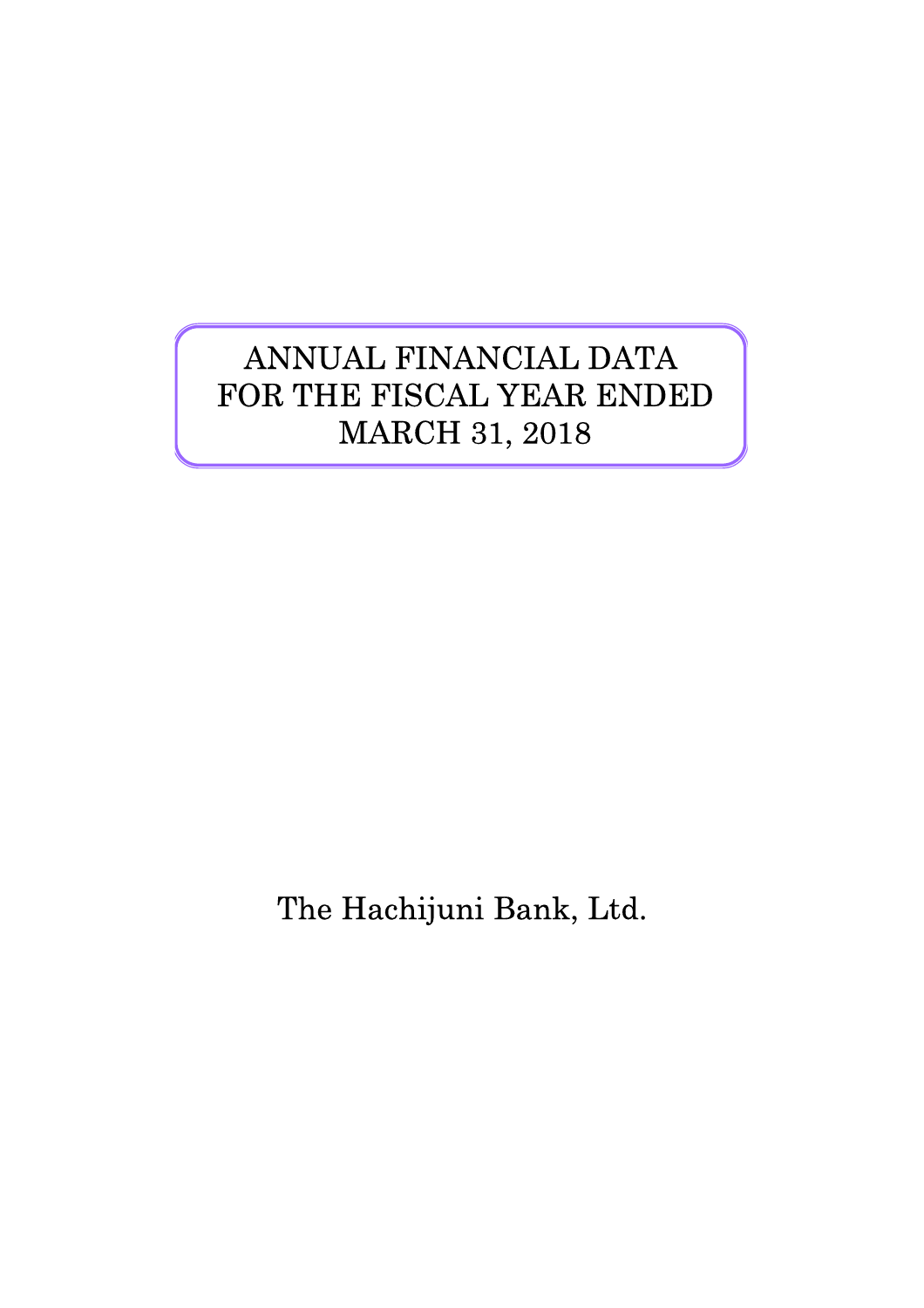## Ⅰ FINANCIAL REVIEW

# 1.Breakdown of income

| <consolidated></consolidated>                     |           |         | (Units: 1 million yen) |
|---------------------------------------------------|-----------|---------|------------------------|
|                                                   | FY ended  |         | FY ended               |
|                                                   | March 31, | Inc/Dec | March                  |
|                                                   | 2018(A)   | $(A-B)$ | $31,2017$ (B)          |
| Consolidated gross business profit                | 99,235    | (958)   | 100,194                |
| Profit on interest                                | 70,219    | (3,853) | 74,073                 |
| Profit on fees and commissions                    | 13,828    | 469     | 13,359                 |
| Trading profit                                    | 2,978     | 1,243   | 1,735                  |
| Profit from other business transactions           | 12,208    | 1,182   | 11,026                 |
| General & administrative expenses                 | 62,909    | (3,172) | 66,081                 |
| Credit related expenses                           | 277       | 2,575   | (2,297)                |
| Ordinary profit                                   | 41,507    | 1,086   | 40,421                 |
| Extraordinary gains (losses)                      | (2,181)   | (1,382) | (798)                  |
| Income before income taxes and minority interests | 39,326    | (296)   | 39,622                 |
| Total income taxes                                | 12,199    | 371     | 11,827                 |
| Profit                                            | 27,127    | (667)   | 27,794                 |
| Profit attributable to non-controlling interests  | 1,286     | (196)   | 1,482                  |
| Profit attributable to owners of the parent       | 25,840    | (471)   | 26,312                 |

(Number of Consolidated Companies)

| Number of consolidated subsidiaries                    |                          |                          |    |
|--------------------------------------------------------|--------------------------|--------------------------|----|
| Number of companies accounted for by the equity method | $\overline{\phantom{a}}$ | $\overline{\phantom{a}}$ | __ |





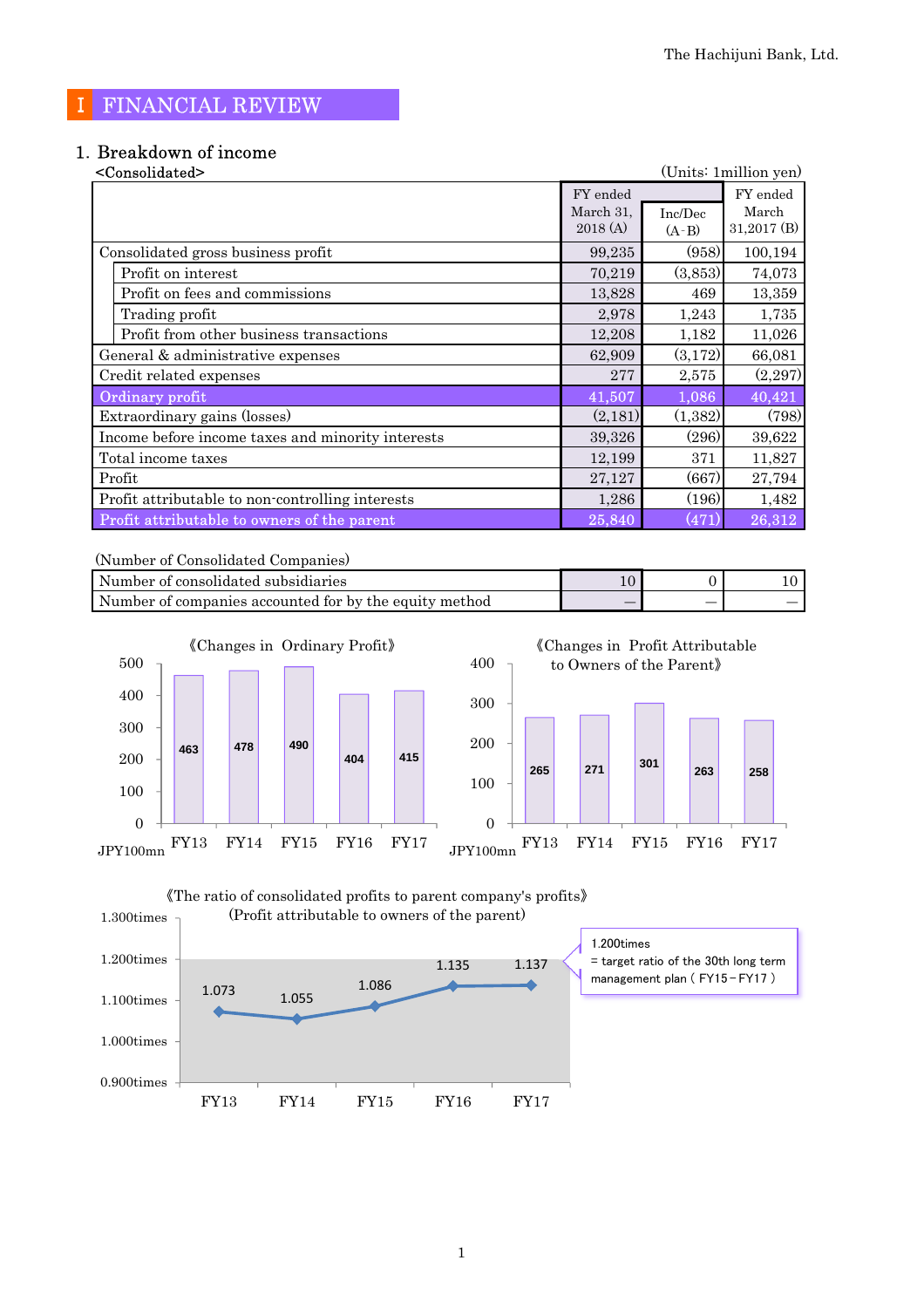| <non-consolidated></non-consolidated>                |                                            |           |          | (Units: 1million yen) |
|------------------------------------------------------|--------------------------------------------|-----------|----------|-----------------------|
|                                                      |                                            | FY ended  |          | FY ended              |
|                                                      |                                            | March 31, | Inc/Dec  | March                 |
|                                                      |                                            | 2018 (A)  | $(A-B)$  | 31,2017 (B)           |
| Gross business profit                                | A                                          | 86,617    | (2,028)  | 88,646                |
| Profit on interest                                   |                                            | 70,045    | (3,795)  | 73,841                |
| Profit on fees and commissions                       |                                            | 8,375     | 338      | 8,037                 |
| Trading profit                                       |                                            | 145       | 10       | 134                   |
| Profit from other business transactions              |                                            | 8,050     | 1,417    | 6,633                 |
| Gains (losses) related to bonds                      | $\boldsymbol{B}$                           | 7,379     | 1,793    | 5,586                 |
| General & administrative expenses                    | $\overline{C}$                             | 56,365    | (1,556)  | 57,921                |
| Personnel expenses                                   |                                            | 28,204    | (544)    | 28,748                |
| Non personnel expenses                               |                                            | 24,518    | (1,112)  | 25,630                |
| Core net business profit                             | $\mathbf{A}$ - $\mathbf{B}$ - $\mathbf{C}$ | 22,872    | (2, 266) | 25,138                |
| Actual net business profit                           | $A-C$                                      | 30,252    | (472)    | 30,724                |
| Transfer to general reserve for possible loan losses | D                                          |           |          |                       |
| Net business profit                                  | $A-C-D$                                    | 30,252    | (472)    | 30,724                |
| Net gains (losses) related to equity securities      | E                                          | 3,981     | 1,555    | 2,426                 |
| Profit (loss) on money held in trust                 |                                            | 972       | (61)     | 1,033                 |
| Disposal of nonperforming loans                      | F                                          | 73        | 95       | (22)                  |
| Transfer to specific reserve                         |                                            |           |          |                       |
| Reversal of allowance for loan losses                | $G=(a-b)$                                  | 447       | (1,824)  | 2,271                 |
| Reversal of general reserve                          | a                                          | 1,956     | (587)    | 2,544                 |
| Transfer to specific reserve                         | $\mathbf b$                                | 1,509     | 1,236    | 272                   |
| Recoveries of written-off claims                     | H                                          | 19        | 13       | 6                     |
| Ordinary profit                                      |                                            | 34,898    | 692      | 34,205                |
| Extraordinary gains (losses)                         |                                            | (2,153)   | (1,354)  | (798)                 |
| Income before income taxes                           |                                            | 32,744    | (662)    | 33,407                |
| Total income taxes                                   |                                            | 10,018    | (215)    | 10,233                |
| Profit                                               |                                            | 22,726    | (447)    | 23,173                |
|                                                      |                                            |           |          |                       |

| Profit(losses) related to securities | $B+E$ | $^{\textcolor{red}{\textbf{1.361}}}$ | 3.349 | ۔ 012             |
|--------------------------------------|-------|--------------------------------------|-------|-------------------|
| redit:<br>related expenses           | +F.   | (394)                                | 1,906 | $\lambda$ , 300)' |



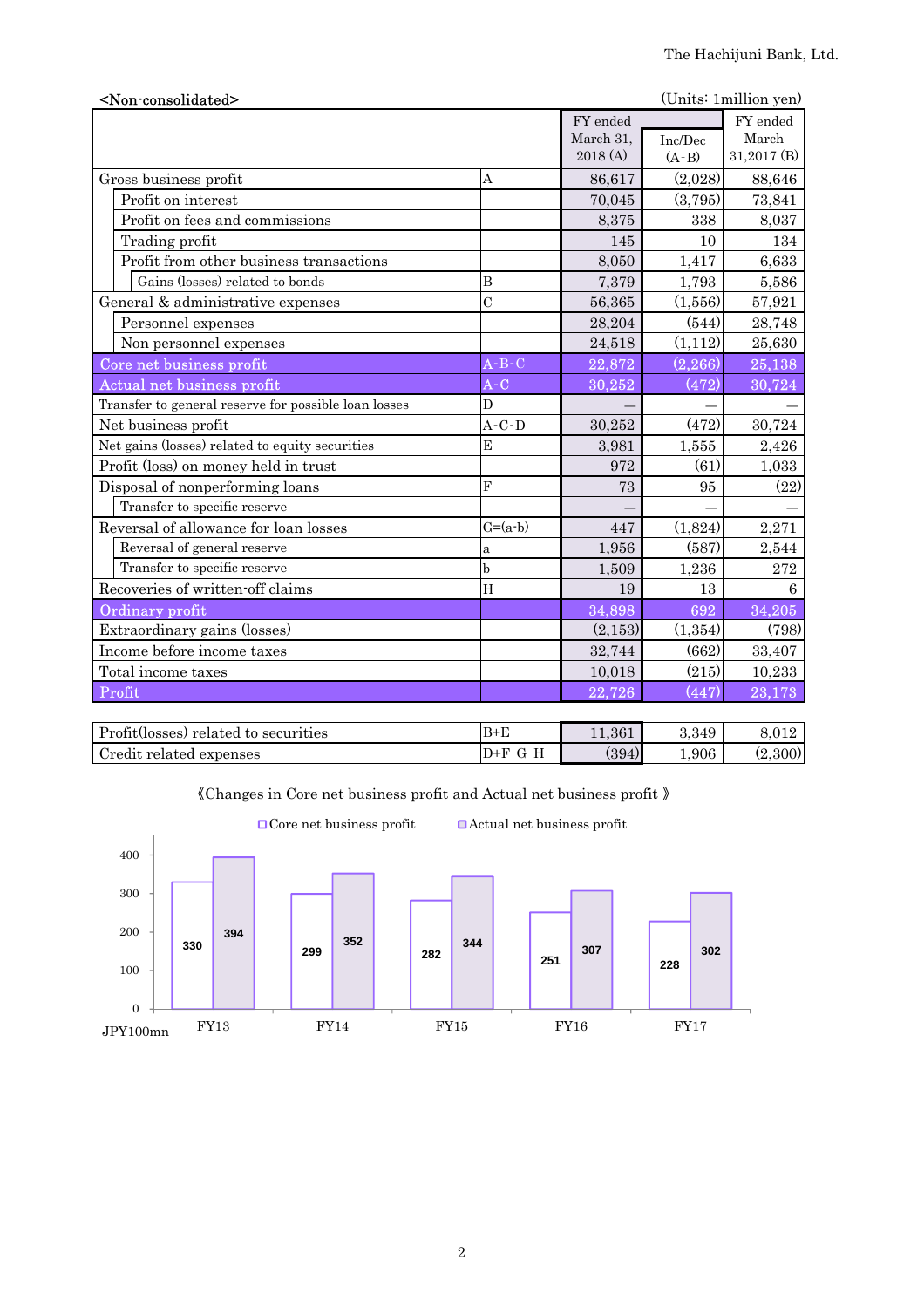



## =G&A expense/gross business profit

JPY100mn

Note:Gross business profit OHR

#### 2.Major accounts

| Loans <non-consolidated></non-consolidated>                          |                                  |                    |                    | (Units: 100 million yen)                        |                                   |
|----------------------------------------------------------------------|----------------------------------|--------------------|--------------------|-------------------------------------------------|-----------------------------------|
|                                                                      | FY ended<br>March 31,<br>2018(A) | Inc/Dec<br>$(A-B)$ | Inc/Dec<br>$(A-C)$ | First half<br>year ended<br>Sept.30,<br>2017(B) | FY ended<br>March 31,<br>2017 (C) |
| For all offices (outstanding balance as of the<br>end of the period) | 50,876                           | 1,325              | 1,767              | 49,551                                          | 49,108                            |
| Loans to general corporations                                        | 29,823                           | 319                | 649                | 29,503                                          | 29,173                            |
| Loans to consumers                                                   | 11,715                           | 215                | 334                | 11,499                                          | 11,380                            |
| Housing related loans thereof                                        | 10,932                           | 202                | 315                | 10,730                                          | 10,617                            |
| Others                                                               | 9,337                            | 790                | 782                | 8,547                                           | 8,554                             |
| For all offices (average balance of the period)                      | 50,146                           | 580                | 2,087              | 49,565                                          | 48,059                            |
| Loans to general corporations                                        | 29,857                           | 330                | 548                | 29,527                                          | 29,308                            |
| Loans to consumers                                                   | 11,495                           | 80                 | 306                | 11,415                                          | 11,188                            |
| Others                                                               | 8,793                            | 170                | 1,231              | 8,622                                           | 7,561                             |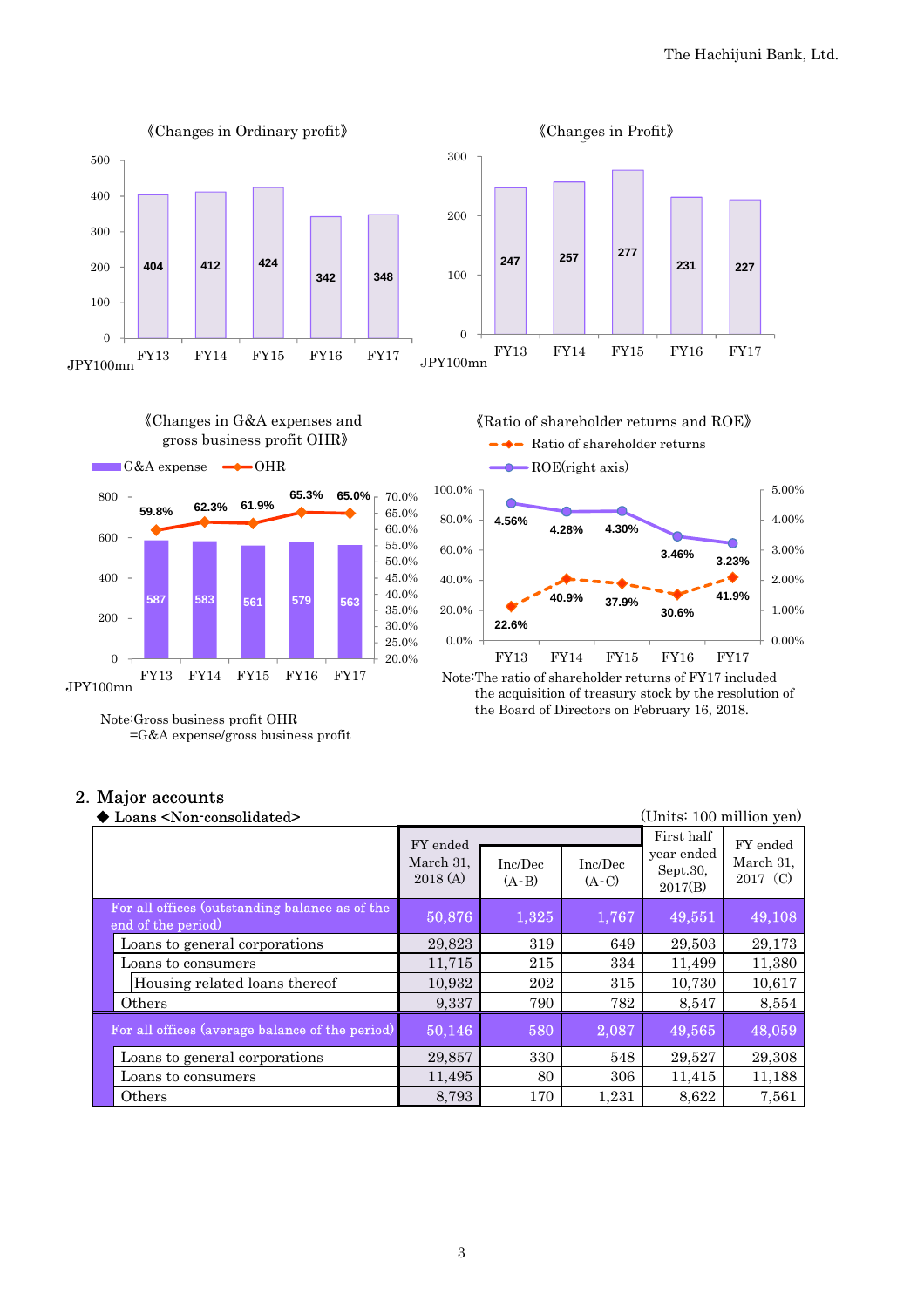

#### 《Changes in consumer loans》

◆ Securities <Non-consolidated> (Units: 100 million yen) Inc/Dec  $(A-B)$ Inc/Dec  $(A-C)$ 25,143 (1,596) 493 26,739 24,650 Bonds 15,396 (1,195) (244) 16,592 15,640 JGB thereof 9,970 (909) (1,059) 10,880 11,029 Stocks 3,837 98 300 3,738 3,536 Foreign securities 1 3,759 (451) 325 4,210 3,434 Others 2,150 (47) 111 2,198 2,038 22,895 347 (843) 22,547 23,739 Bonds 15,429 0 (964) 15,428 16,393 JGB thereof 10,199 (277) (1,748) 10,477 11,948 Stocks 1,268 20 30 1,248 1,238 Foreign securities 1,045 199 (267) 3,846 4,313 Others 2,151 127 357 2,024 1,793 For all offices (outstanding balance as of the end of the period) For all offices (average balance of the period) FY ended March 31, 2017(C) FY ended March 31, 2018 (A) First half year ended Sept.30, 2017(B)

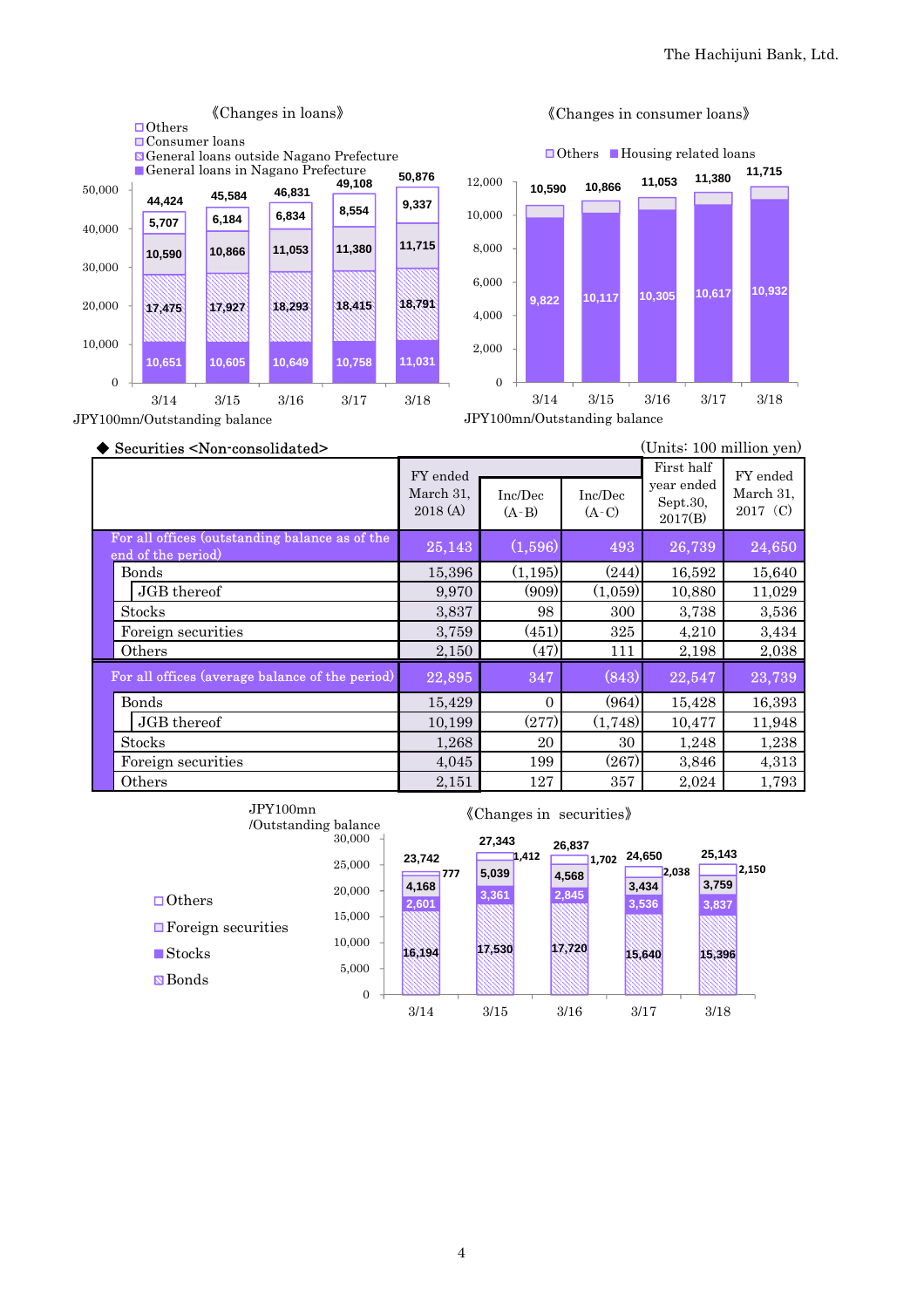| ◆ Valuation gains (losses) <non-consolidated></non-consolidated> |                                         | (Units: 100 million yen)         |                    |                     |  |
|------------------------------------------------------------------|-----------------------------------------|----------------------------------|--------------------|---------------------|--|
|                                                                  | As of March 31, 2018                    |                                  |                    |                     |  |
|                                                                  | Valuation<br>gains<br>$(\text{losses})$ | Change<br>from March<br>31, 2017 | Valuation<br>gains | Valuation<br>losses |  |
| Other securities                                                 | 3,091                                   | 55                               | 3,167              | 75                  |  |
| <b>Stocks</b>                                                    | 2,688                                   | 325                              | 2,690              |                     |  |
| Bonds                                                            | 369                                     | (228)                            | 381                | 12                  |  |
| Others                                                           | 33                                      | (41)                             | 95                 | 61                  |  |



#### ◆ Deposits <Non-consolidated> (Units: 100 million yen)

|                                                                      | FY ended<br>March 31,<br>2018(A) | Inc/Dec<br>$(A-B)$ | Inc/Dec<br>$(A-C)$ | First half<br>year ended<br>Sept.30,<br>2017(B) | FY ended<br>March 31,<br>2017 (C) |
|----------------------------------------------------------------------|----------------------------------|--------------------|--------------------|-------------------------------------------------|-----------------------------------|
| For all offices (outstanding balance as of the<br>end of the period) | 65,983                           | 1,927              | 1,964              | 64,056                                          | 64,019                            |
| Individuals                                                          | 45,588                           | 677                | 1,314              | 44,911                                          | 44,274                            |
| Corporations                                                         | 15,703                           | (12)               | 671                | 15,716                                          | 15,032                            |
| Others                                                               | 4,690                            | 1,262              | (21)               | 3,427                                           | 4,712                             |
| For all offices (average balance of the<br>period)                   | 64,438                           | 274                | 1,071              | 64,163                                          | 63,366                            |
| Individuals                                                          | 45,017                           | 356                | 1,361              | 44,660                                          | 43,655                            |
| Corporations                                                         | 15,844                           | 82                 | 594                | 15,761                                          | 15,250                            |
| Others                                                               | 3,576                            | (164)              | (884)              | 3,741                                           | 4,460                             |

| JPY100mn                    |                  | «Changes in deposits» |                 |                 |                 |                 |  |  |
|-----------------------------|------------------|-----------------------|-----------------|-----------------|-----------------|-----------------|--|--|
| /Outstanding balance        | 70,000<br>60,000 | 60,013<br>5,008       | 62,515<br>5,217 | 62,399<br>5,012 | 64,019<br>4,712 | 65,983<br>4,690 |  |  |
|                             | 50,000           | 13,655                | 14,859          | 14,438          | 15,032          | 15,703          |  |  |
| $\Box$ Others               | 40,000           |                       |                 |                 |                 |                 |  |  |
| $\blacksquare$ Corporations | 30,000           |                       |                 |                 |                 |                 |  |  |
|                             | 20,000           | 41,348                | 42 439          | 42,948          | 44.274          | 45,588          |  |  |
| <b>N</b> Individuals        | 10,000           |                       |                 |                 |                 |                 |  |  |
|                             | $\overline{0}$   |                       |                 |                 |                 |                 |  |  |
|                             |                  | 3/14                  | 3/15            | 3/16            | 3/17            | 3/18            |  |  |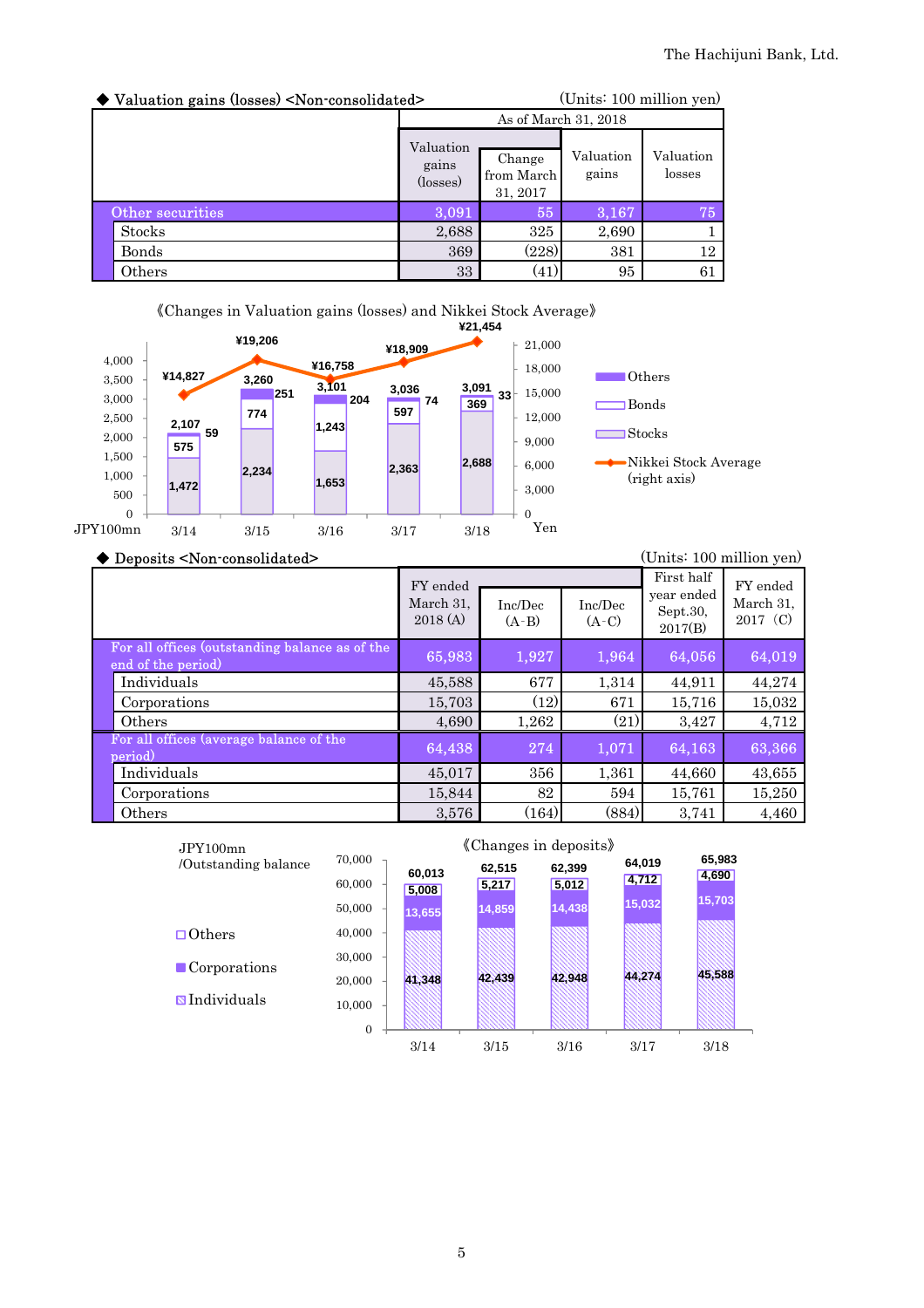| Personal financial assets deposited <non-consolidated></non-consolidated> | (Units: 100 million yen) |                    |                    |        |                           |
|---------------------------------------------------------------------------|--------------------------|--------------------|--------------------|--------|---------------------------|
|                                                                           | As of March              |                    |                    |        | As of Sept. As of March   |
|                                                                           | 31, 2018 (A)             | Inc/Dec<br>$(A-B)$ | Inc/Dec<br>$(A-C)$ |        | 30, 2017 (B) 31, 2017 (C) |
| Total (outstanding balance)                                               | 47,800                   | 603                | 1,125              | 47,197 | 46,674                    |
| Yen deposits                                                              | 45,420                   | 674                | 1,309              | 44,746 | 44,111                    |
| Investment type products                                                  | 2,379                    | (71)               | (183)              | 2,451  | 2,563                     |
| Foreign currency deposits                                                 | 168                      | $\overline{2}$     | 5                  | 165    | 162                       |
| Investment trusts                                                         | 1,558                    | (13)               | (46)               | 1,571  | 1,604                     |
| Public bonds (Government bonds, and<br>other bonds)                       | 653                      | (60)               | (141)              | 714    | 795                       |

**47,800**  《Changes in personal financial assets deposited》



### 3. Financial soundness

JPY100mn

#### ◆ Disclosure of loans based on the Financial Revitalization Law

| <non-consolidated><br/>(Units: <math>100</math> million yen, %)</non-consolidated> |                                    |                             |                      |                    |      |                                                      |
|------------------------------------------------------------------------------------|------------------------------------|-----------------------------|----------------------|--------------------|------|------------------------------------------------------|
|                                                                                    |                                    | As of March<br>31, 2018 (A) | Inc/Dec<br>$(A-B)$   | Inc/Dec<br>$(A-C)$ |      | As of Sept. As of March<br>30, 2017 (B) 31, 2017 (C) |
| Total                                                                              |                                    | 869                         | (37)                 | (97)               | 907  | 967                                                  |
|                                                                                    | Bankrupt and quasi-bankrupt assets | 120                         | (7)                  | 19                 | 127  | 101                                                  |
|                                                                                    | Doubtful assets                    | 542                         | (4)                  | (98)               | 546  | 640                                                  |
|                                                                                    | Substandard assets                 | 207                         | (25)                 | (18)               | 233  | 226                                                  |
| As a percentage of total credits                                                   |                                    | $1.68^\circ$                | $\left( 0.12\right)$ | (0.26)             | 1.80 | 1.94                                                 |
| Coverage ratio                                                                     |                                    | 75.6                        | 0.5                  | 2.1                | 75.1 | 73.5                                                 |

《Changes in nonperforming loans (loans based on the Financial Revitalization Law)》

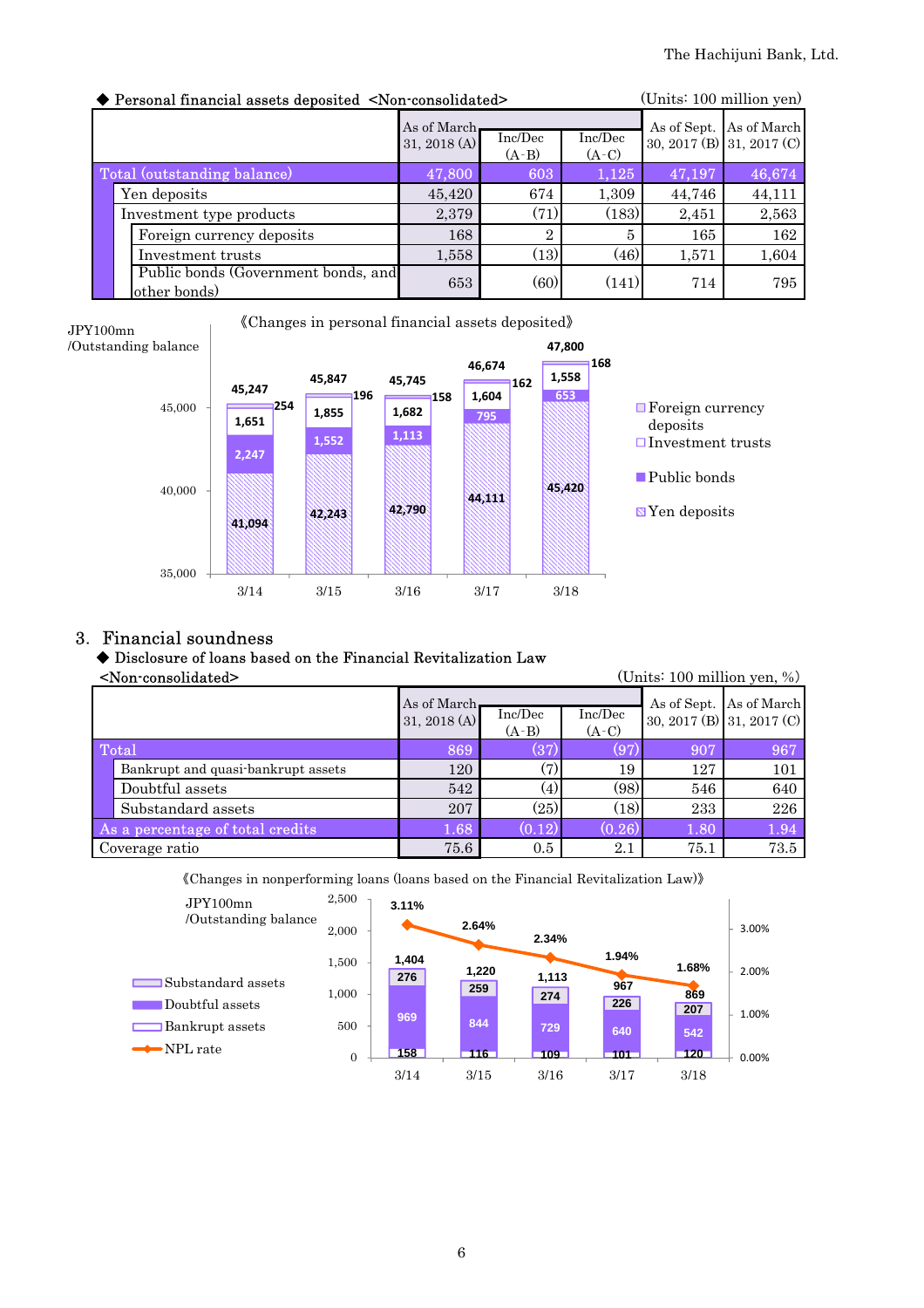## ◆ Capital ratio (Basel Ⅲ standards)

#### <Consolidated>

|                                       |                | As of March   |            |            | As of Sept.              | As of March               |
|---------------------------------------|----------------|---------------|------------|------------|--------------------------|---------------------------|
|                                       |                | 31, 2018 (A)  | Inc/Dec    | Inc/Dec    |                          | 30, 2017 (B) 31, 2017 (C) |
|                                       |                | (preliminary) | $(A-B)$    | $(A-C)$    |                          |                           |
| Total capital ratio                   | $A$ /D         | 20.51%        | (0.76%)    | $(0.11\%)$ | 21.27%                   | 20.62%                    |
| Tier1 capital ratio                   | B/D            | 20.51%        | (0.17%)    | 0.43%      | 20.68%                   | 20.08%                    |
| Common Equity Tier1 capital ratio     | C/D            | 20.51%        | 0.01%      | 0.60%      | 20.50%                   | 19.91%                    |
|                                       |                |               |            |            | (Units: 100 million yen) |                           |
| Total capital                         | A              | 7,070         | 123        | 367        | 6,946                    | 6,703                     |
| Tier1 capital                         | B              | 7,070         | 316        | 545        | 6,753                    | 6,525                     |
| Common Equity Tier1 capital           | $\mathbf C$    | 7,070         | 376        | 600        | 6,693                    | 6,470                     |
| Risk weighted assets                  | D              | 34,457        | 1,809      | 1,964      | 32,648                   | 32,492                    |
| Required capital                      | $D \times 8\%$ | 2,756         | 144        | 157        | 2,611                    | 2,599                     |
| <non-consolidated></non-consolidated> |                |               |            |            |                          |                           |
|                                       |                | As of March   |            |            | As of Sept.              | As of March               |
|                                       |                | 31, 2018 (A)  | Inc/Dec    | Inc/Dec    |                          | 30, 2017 (B) 31, 2017 (C) |
|                                       |                | (preliminary) | $(A-B)$    | $(A-C)$    |                          |                           |
| Total capital ratio                   | a/d            | 19.70%        | (0.66%)    | (0.33%)    | 20.36%                   | 20.03%                    |
| Tier1 capital ratio                   | $b\diagup d$   | 19.70%        | (0.16%)    | 0.14%      | 19.86%                   | 19.56%                    |
| Common Equity Tier1 capital ratio     | $c \angle d$   | 19.70%        | $(0.16\%)$ | 0.14%      | 19.86%                   | 19.56%                    |
|                                       |                |               |            |            |                          | (Units: 100 million yen)  |
| Total capital                         | $\mathbf{a}$   | 6,703         | 150        | 366        | 6,553                    | 6,336                     |
| Tier1 capital                         | $\mathbf b$    | 6,703         | 311        | 515        | 6,392                    | 6,188                     |

Note: In the above Risk weighted assets calculation, credit risk assets was based on The Foundation Internal Ratings-Based Approach and operational risk amount was based on The Standardized Approach.

Common Equity Tier1 capital c 6,703 311 515 6,392 6,188 Risk weighted assets d  $\begin{array}{|l|l|} \hline \end{array}$  34,015 1,831 2,382 32,184 31,633 Required capital d×8% 2,721 146 190 2,574 2,530